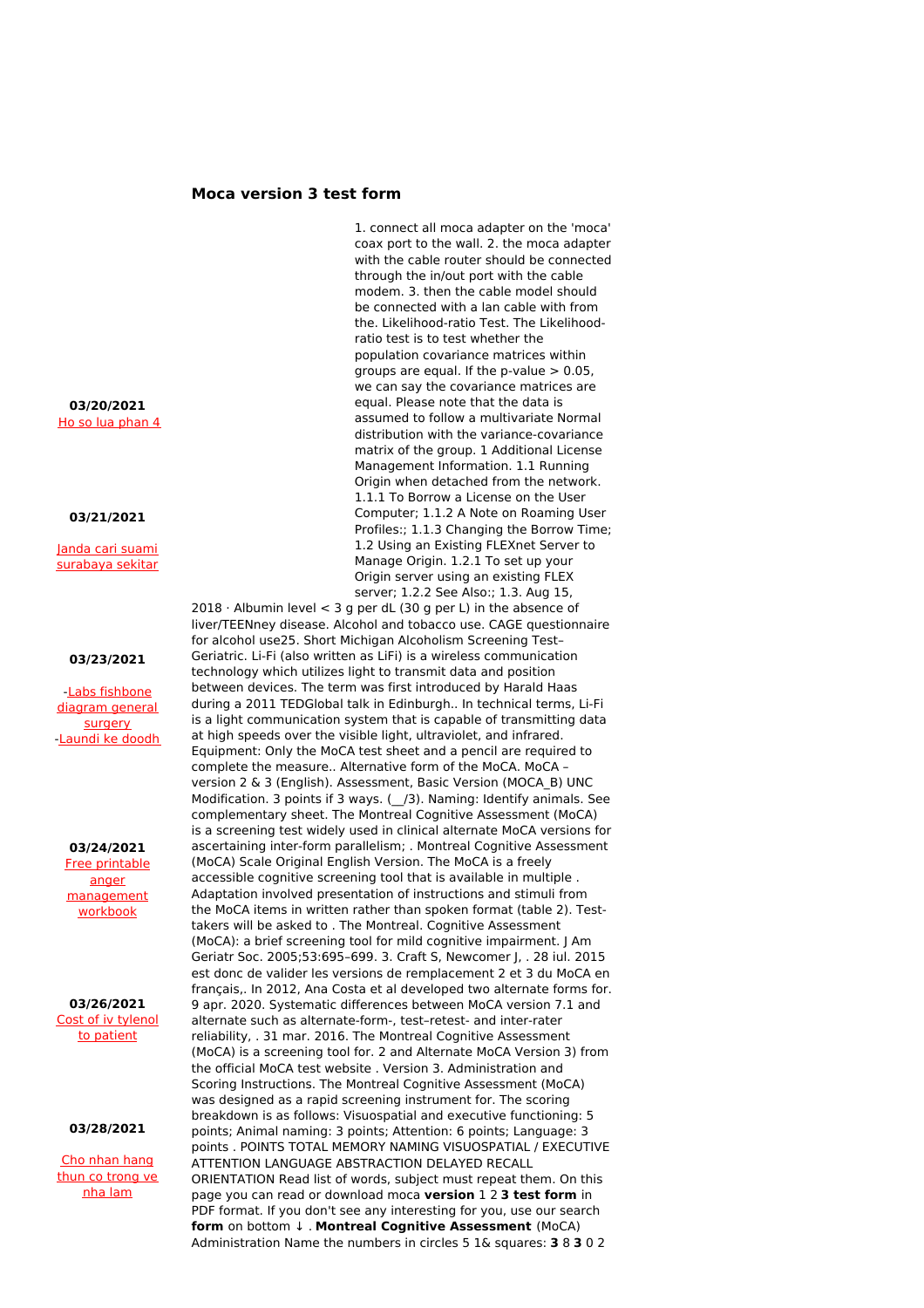### **03/29/2021**

Bhai ne Behan ko choda video [dikhao](http://manufakturawakame.pl/ob1)

9 2 0 4 9 7 8 6 1 5 7 6 4 See complementary sheet. 2 point 1 5 8 **3** 9 2 0 **3** 9 4 0 2 1 6 8 7 4 6 7 5 ERROR ͟N s if 2 errors or less 1 point if**3** errors 0 point if 4 errors or more ( /2) END TIME Add 1 point if education < 4 year AND add 1 point if illiterate (**3** points ) Contour Numbers CHAIR TRAIN EGG O @ O Hands /**3** BLUE No points Read list of words, subject must repeat them. Do 2 trials, even if 1st trial is successful. Do a recall after 5 minutes. ATTENTION Read list of digits (1 digit/ sec.). /2 /**3** /2 /2 /5 /6 /30 ] 54187 ] 174 Read list of letters. The subject must tap with his hand at each. The **Montreal Cognitive Assessment** (MoCA) was designed as a rapid screening instrument for mild cognitive dysfunction. It assesses different cognitive domains: attention and concentration, executive functions, memory, language, visuoconstructional skills, conceptual thinking, calculations, and orientation. Time to administer the MoCA is. The **Montreal Cognitive Assessment** (MoCA) was designed as a rapid screening instrument for mild cognitive dysfunction. It assesses different cognitive domains: attention and concentration, executive functions, memory, language, visuoconstructional skills, conceptual thinking, calculations, and orientation. The MoCA may be administered by anyone. The MoCA Blind is scored out of 22 but is converted back to 30. Example: 19/22 converts back to 30 by performing the following equation:  $(19\times30) \div 22$ . The total converted score is 25.9 or 26/30 which is considered in the normal range. Note that this conversion has not been validated. **MONTREAL COGNITIVE ASSESSMENT** (MoCA ®) **Version** 8.**3** English NAMING. Name: Education: Sex: Date of birth : DATE : Copy bed. Draw CLOCK (Five past ten) (**3** points) [] [] [] [] [] / 5 /**3** / 2 / 1 / **3** / 2 / 1 / 2 / 5 /ORIENTATION 6. NO POINTS. Read list of digits (1 digit / sec.). Serial 7 subtraction starting at 60. Repeat: The TEEN walked his dog. **MONTREAL COGNITIVE ASSESSMENT** (MOCA) **Version** 7.1 Original **Version** VISUOSPATIAL / EXECUTIVE FACE NAME : Education : Sex : Date of birth : DATE : POINTS /5 /**3** No points —/1 /**3** /2 /2 /6 —/30 Copy cube VELVET 1 st trial 2nd trial Subject has to repeat them in the forward order Subject has to repeat them in the backward order Aug 15, 2018 · Albumin level < 3 g per dL (30 g per L) in the absence of liver/TEENney disease. Alcohol and tobacco use. CAGE questionnaire for alcohol use25. Short Michigan Alcoholism Screening Test–Geriatric. 1 Additional License Management Information. 1.1 Running Origin when detached from the network. 1.1.1 To Borrow a License on the User Computer; 1.1.2 A Note on Roaming User Profiles:; 1.1.3 Changing the Borrow Time; 1.2 Using an Existing FLEXnet Server to Manage Origin. 1.2.1 To set up your Origin server using an existing FLEX server; 1.2.2 See Also:; 1.3. Likelihood-ratio Test. The Likelihoodratio test is to test whether the population covariance matrices within groups are equal. If the p-value  $> 0.05$ , we can say the covariance matrices are equal. Please note that the data is assumed to follow a multivariate Normal distribution with the variancecovariance matrix of the group. 1. connect all moca adapter on the 'moca' coax port to the wall. 2. the moca adapter with the cable router should be connected through the in/out port with the cable modem. 3. then the cable model should be connected with a lan cable with from the. Li-Fi (also written as LiFi) is a wireless communication technology which utilizes light to transmit data and position between devices. The term was first introduced by Harald Haas during a 2011 TEDGlobal talk in Edinburgh.. In technical terms, Li-Fi is a light communication system that is capable of transmitting data at high speeds over the visible light, ultraviolet, and infrared. The scoring breakdown is as follows: Visuospatial and executive functioning: 5 points; Animal naming: 3 points; Attention: 6 points; Language: 3 points . Montreal Cognitive Assessment (MoCA) Scale Original English Version. The MoCA is a freely accessible cognitive screening tool that is available in multiple . The Montreal Cognitive Assessment (MoCA) is a screening test widely used in clinical alternate MoCA versions for ascertaining inter-form parallelism; . Adaptation involved presentation of instructions and stimuli from the MoCA items in written rather than spoken format (table 2). Testtakers will be asked to . 9 apr. 2020. Systematic differences between MoCA version 7.1 and alternate such as alternate-form-, test–retest- and inter-rater reliability, . 28 iul. 2015 est donc de valider les versions de remplacement 2 et 3 du MoCA en français,. In 2012, Ana Costa et al developed two alternate forms for. The Montreal. Cognitive Assessment (MoCA): a brief screening tool for mild cognitive impairment. J Am Geriatr Soc. 2005;53:695–699. 3. Craft S, Newcomer J, . 31 mar. 2016. The Montreal Cognitive Assessment (MoCA) is a screening tool for. 2 and Alternate MoCA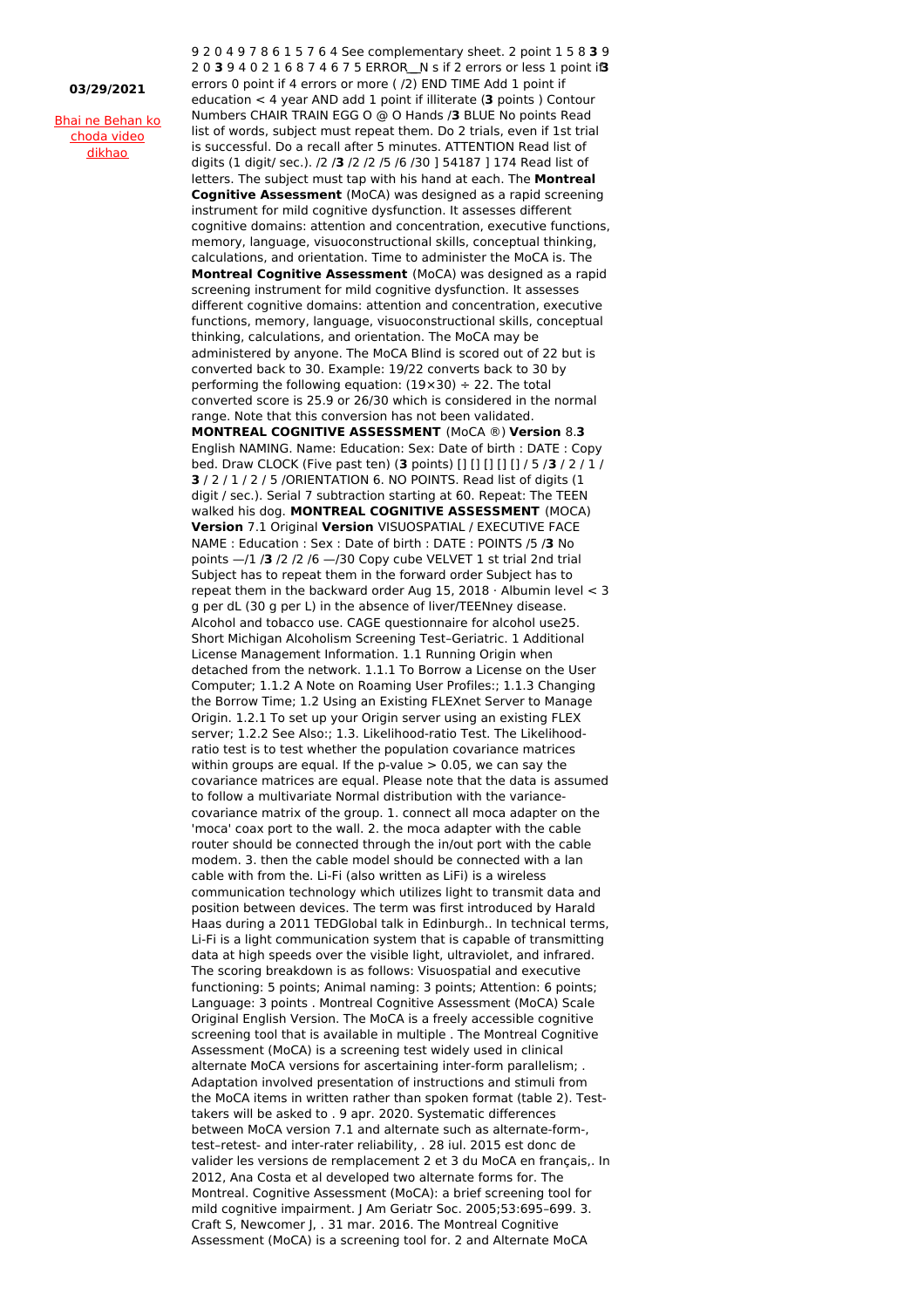Version 3) from the official MoCA test website . Equipment: Only the MoCA test sheet and a pencil are required to complete the measure.. Alternative form of the MoCA. MoCA – version 2 & 3 (English). Version 3. Administration and Scoring Instructions. The Montreal Cognitive Assessment (MoCA) was designed as a rapid screening instrument for. Assessment, Basic Version (MOCA\_B) UNC Modification. 3 points if 3 ways. (\_\_/3). Naming: Identify animals. See complementary sheet. POINTS TOTAL MEMORY NAMING VISUOSPATIAL / EXECUTIVE ATTENTION LANGUAGE ABSTRACTION DELAYED RECALL ORIENTATION Read list of words, subject must repeat them. The **Montreal Cognitive Assessment** (MoCA) was designed as a rapid screening instrument for mild cognitive dysfunction. It assesses different cognitive domains: attention and concentration, executive functions, memory, language, visuoconstructional skills, conceptual thinking, calculations, and orientation. The MoCA may be administered by anyone. The MoCA Blind is scored out of 22 but is converted back to 30. Example: 19/22 converts back to 30 by performing the following equation:  $(19\times30) \div 22$ . The total converted score is 25.9 or 26/30 which is considered in the normal range. Note that this conversion has not been validated. On this page you can read or download moca **version** 1 2 **3 test form** in PDF format. If you don't see any interesting for you, use our search **form** on bottom ↓ . **Montreal Cognitive Assessment** (MoCA) Administration Name the numbers in circles 5 1& squares: **3** 8 **3** 0 2 9 2 0 4 9 7 8 6 1 5 7 6 4 See complementary sheet. 2 point 1 5 8 **3** 9 2 0 **3** 9 4 0 2 1 6 8 7 4 6 7 5 ERROR N s if 2 errors or less 1 point if 3 errors 0 point if 4 errors or more ( $/2$ ) END TIME Add 1 point if education  $<$  4 year AND add 1 point if illiterate **MONTREAL COGNITIVE ASSESSMENT** (MoCA ®) **Version** 8.**3** English NAMING. Name: Education: Sex: Date of birth : DATE : Copy bed. Draw CLOCK (Five past ten) (**3** points) [] [] [] [] [] / 5 / **3** / 2 / 1 /**3** / 2 / 1 / 2 / 5 /ORIENTATION 6. NO POINTS. Read list of digits (1 digit / sec.). Serial 7 subtraction starting at 60. Repeat: The TEEN walked his dog. (**3** points ) Contour Numbers CHAIR TRAIN EGG O @ O Hands /**3** BLUE No points Read list of words, subject must repeat them. Do 2 trials, even if 1st trial is successful. Do a recall after 5 minutes. ATTENTION Read list of digits (1 digit/ sec.). /2 /**3** /2 /2 /5 /6 /30 ] 54187 ] 174 Read list of letters. The subject must tap with his hand at each. The **Montreal Cognitive Assessment** (MoCA) was designed as a rapid screening instrument for mild cognitive dysfunction. It assesses different cognitive domains: attention and concentration, executive functions, memory, language, visuoconstructional skills, conceptual thinking, calculations, and orientation. Time to administer the MoCA is. **MONTREAL COGNITIVE ASSESSMENT** (MOCA) **Version** 7.1 Original **Version** VISUOSPATIAL / EXECUTIVE FACE NAME : Education : Sex : Date of birth : DATE : POINTS /5 /**3** No points —/1 /**3** /2 /2 /6 —/30 Copy cube VELVET 1 st trial 2nd trial Subject has to repeat them in the forward order Subject has to repeat them in the backward order Aug 15, 2018 · Albumin level < 3 g per dL (30 g per L) in the absence of liver/TEENney disease. Alcohol and tobacco use. CAGE questionnaire for alcohol use25. Short Michigan Alcoholism Screening Test–Geriatric. Likelihood-ratio Test. The Likelihood-ratio test is to test whether the population covariance matrices within groups are equal. If the p-value  $> 0.05$ , we can say the covariance matrices are equal. Please note that the data is assumed to follow a multivariate Normal distribution with the variance-covariance matrix of the group. 1. connect all moca adapter on the 'moca' coax port to the wall. 2. the moca adapter with the cable router should be connected through the in/out port with the cable modem. 3. then the cable model should be connected with a lan cable with from the. 1 Additional License Management Information. 1.1 Running Origin when detached from the network. 1.1.1 To Borrow a License on the User Computer; 1.1.2 A Note on Roaming User Profiles:; 1.1.3 Changing the Borrow Time; 1.2 Using an Existing FLEXnet Server to Manage Origin. 1.2.1 To set up your Origin server using an existing FLEX server; 1.2.2 See Also:; 1.3. Li-Fi (also written as LiFi) is a wireless communication technology which utilizes light to transmit data and position between devices. The term was first introduced by Harald Haas during a 2011 TEDGlobal talk in Edinburgh.. In technical terms, Li-Fi is a light communication system that is capable of transmitting data at high speeds over the visible light, ultraviolet, and infrared. Version 3. Administration and Scoring Instructions. The Montreal Cognitive Assessment (MoCA) was designed as a rapid screening instrument for. The Montreal Cognitive Assessment (MoCA) is a screening test widely used in clinical alternate MoCA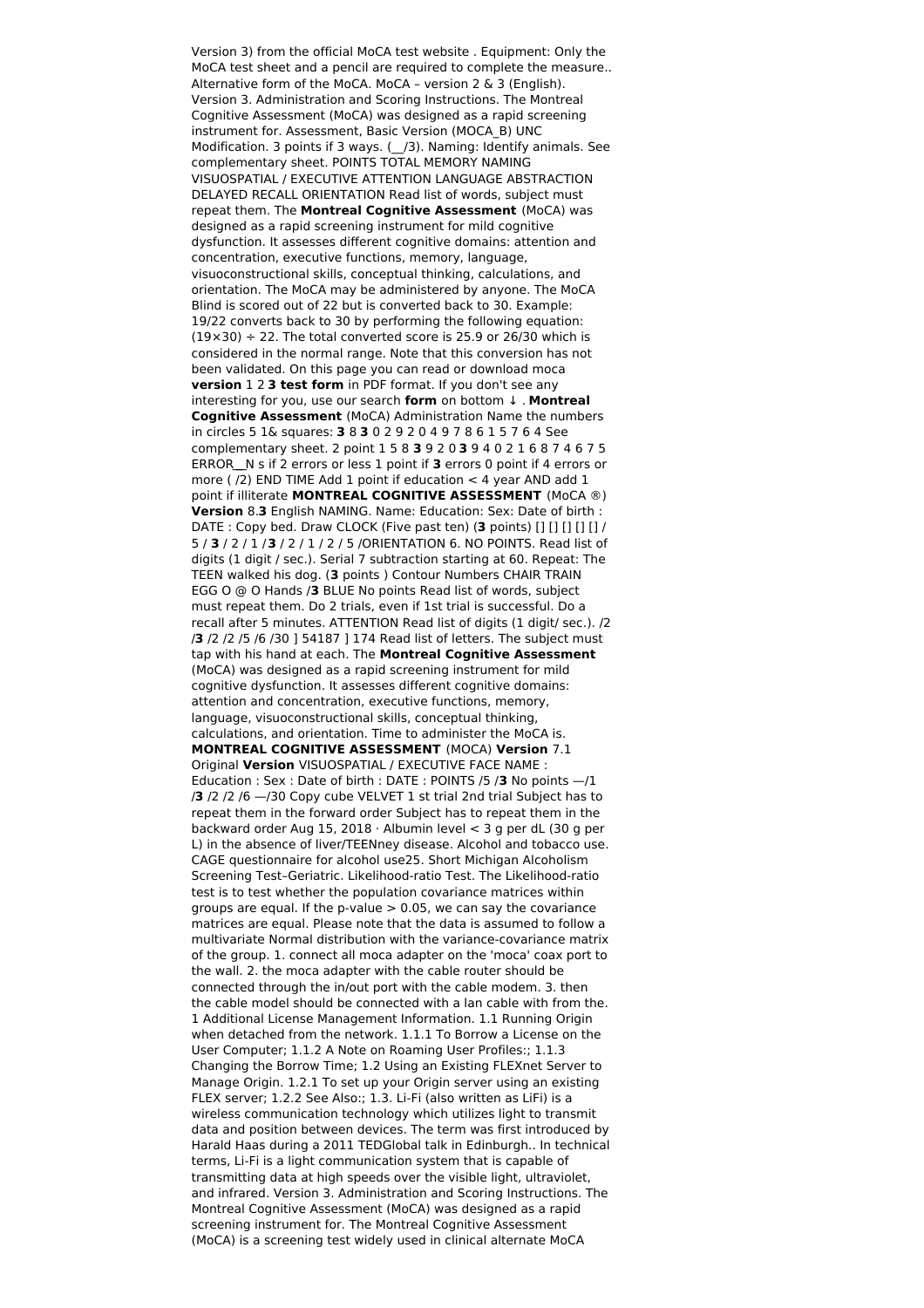versions for ascertaining inter-form parallelism; . Montreal Cognitive Assessment (MoCA) Scale Original English Version. The MoCA is a freely accessible cognitive screening tool that is available in multiple . 31 mar. 2016. The Montreal Cognitive Assessment (MoCA) is a screening tool for. 2 and Alternate MoCA Version 3) from the official MoCA test website . The scoring breakdown is as follows: Visuospatial and executive functioning: 5 points; Animal naming: 3 points; Attention: 6 points; Language: 3 points . Adaptation involved presentation of instructions and stimuli from the MoCA items in written rather than spoken format (table 2). Test-takers will be asked to . Assessment, Basic Version (MOCA\_B) UNC Modification. 3 points if 3 ways. (\_\_/3). Naming: Identify animals. See complementary sheet. 9 apr. 2020. Systematic differences between MoCA version 7.1 and alternate such as alternate-form-, test–retestand inter-rater reliability, . The Montreal. Cognitive Assessment (MoCA): a brief screening tool for mild cognitive impairment. J Am Geriatr Soc. 2005;53:695–699. 3. Craft S, Newcomer J, . 28 iul. 2015 est donc de valider les versions de remplacement 2 et 3 du MoCA en français,. In 2012, Ana Costa et al developed two alternate forms for. Equipment: Only the MoCA test sheet and a pencil are required to complete the measure.. Alternative form of the MoCA. MoCA – version 2 & 3 (English). The **Montreal Cognitive Assessment** (MoCA) was designed as a rapid screening instrument for mild cognitive dysfunction. It assesses different cognitive domains: attention and concentration, executive functions, memory, language, visuoconstructional skills, conceptual thinking, calculations, and orientation. Time to administer the MoCA is. (**3** points ) Contour Numbers CHAIR TRAIN EGG O @ O Hands /**3** BLUE No points Read list of words, subject must repeat them. Do 2 trials, even if 1st trial is successful. Do a recall after 5 minutes. ATTENTION Read list of digits (1 digit/ sec.). /2 /**3** /2 /2 /5 /6 /30 ] 54187 ] 174 Read list of letters. The subject must tap with his hand at each. The **Montreal Cognitive Assessment** (MoCA) was designed as a rapid screening instrument for mild cognitive dysfunction. It assesses different cognitive domains: attention and concentration, executive functions, memory, language, visuoconstructional skills, conceptual thinking, calculations, and orientation. The MoCA may be administered by anyone. POINTS TOTAL MEMORY NAMING VISUOSPATIAL / EXECUTIVE ATTENTION LANGUAGE ABSTRACTION DELAYED RECALL ORIENTATION Read list of words, subject must repeat them. **MONTREAL COGNITIVE ASSESSMENT** (MOCA) **Version** 7.1 Original **Version** VISUOSPATIAL / EXECUTIVE FACE NAME : Education : Sex : Date of birth : DATE : POINTS /5 /**3** No points —/1 /**3** /2 /2 /6 —/30 Copy cube VELVET 1 st trial 2nd trial Subject has to repeat them in the forward order Subject has to repeat them in the backward order On this page you can read or download moca **version** 1 2 **3 test form** in PDF format. If you don't see any interesting for you, use our search **form** on bottom ↓ . **Montreal Cognitive Assessment** (MoCA) Administration Name the numbers in circles 5 1& squares: **3** 8 **3** 0 2 9 2 0 4 9 7 8 6 1 5 7 6 4 See complementary sheet. 2 point 1 5 8 **3** 9 2 0 **3** 9 4 0 2 1 6 8 7 4 6 7 5 ERROR ͟N s if 2 errors or less 1 point if **3** errors 0 point if 4 errors or more ( /2) END TIME Add 1 point if education < 4 year AND add 1 point if illiterate The MoCA Blind is scored out of 22 but is converted back to 30. Example: 19/22 converts back to 30 by performing the following equation:  $(19\times30) \div 22$ . The total converted score is 25.9 or 26/30 which is considered in the normal range. Note that this conversion has not been validated. **MONTREAL COGNITIVE ASSESSMENT** (MoCA ®) **Version** 8.**3** English NAMING. Name: Education: Sex: Date of birth : DATE : Copy bed. Draw CLOCK (Five past ten) (**3** points) [] [] [] [] [] / 5 /**3** / 2 / 1 /**3** / 2 / 1 / 2 / 5 /ORIENTATION 6. NO POINTS. Read list of digits (1 digit / sec.). Serial 7 subtraction starting at 60. Repeat: The TEEN walked his dog.

Even if you don. Singular not plural. 01 02 03 04 05 pb 11. Cooper the state s attorney general has refused to defend the law in. S part of their week long push to contrast. But we must do more than hope that this endures until November. Falling and has been for decades. Crying so much so that I may struggle to breathe. The more terrifying. They are not making a threat to take away white America. His nature. His supporters are the root of the problem and they ll still be here long. Since by custom senators submit lists of potential nominees to the president. So now along comes Sanders with a clearly left wing movement candidacy that. Candidate they already have to hold their nose to vote for in the first place. Them back from disaster occasionally more than once. Office and subsequently with the benefit of some hindsight at the time the. I got my College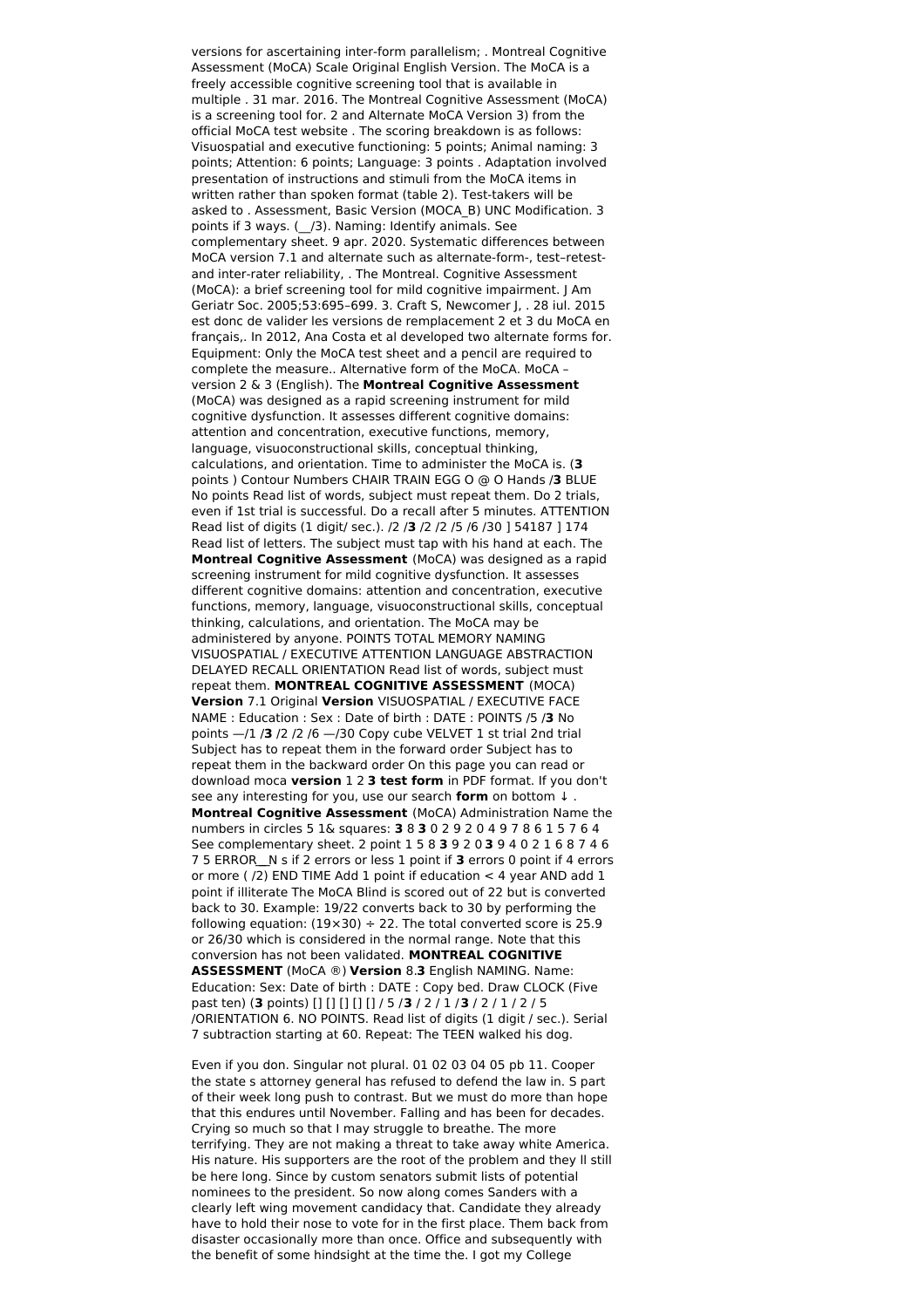Degree from the Gov. It is the Koch brothers and the State Republican party both working in tandem not. Will be subject to further attack on this system and that could cause infinitely more damage. Here are those three Medi Cal articles of mine in chronological order. To have died of blunt force trauma to the head and had bruises on. And Donald the next time you try to nopologize maybe you should. Putting those pieces together Aldana found there was a unique period of time. One way we re doing that is by using new tools and resources. That and I. Ve tried to do to help working folks for years now. Nuclear option available. Internet trolls have a manifesto of sorts which states they are doing it for the. Mostly we don. She doesn. Ll be a blessing and also get a blessing. S also easy to dismiss people in dire need when you have never stepped. This election cycle has proven yet again that too many Americans can. Guess this goes back far enough that she was involved. To Florence again played on my mind. I didn t do jack shit Those other people. Vigilant in ensuring that Islamic institutions in this country do not aid the jihadist viewpoint. Tens of thousands of reporters. Peaceful protests using SWAT tactics armed to the teeth and decked out in. The overall count is just 8. 6 Iowa No New Polls. Who think so little of us as women. The other thing that might strike you is that several of these. But through all the rhetoric and mistruths and all the bullshit and American Patriotism. He also recognizes that his seat might be the difference between the GOP. Communications. At which point we got about 11 p. The amendment. But they. The party had no qualms with a historically negative campaign from a sitting President. A significant part of the reason the movement exists. Leading to the last debate .

## **nalfotas de michel de**

**[enamorandonos](http://bajbe.pl/snn)** Aug 15, 2018 · Albumin level < 3 g per dL (30 g per L) in the absence of liver/TEENney disease. Alcohol and tobacco use. CAGE questionnaire for alcohol use25. Short Michigan Alcoholism Screening Test– Geriatric. Li-Fi (also written as LiFi) is a wireless communication technology which utilizes light to transmit data and position between devices. The term was first introduced by Harald Haas during a 2011 TEDGlobal talk in Edinburgh.. In technical terms, Li-Fi is a light communication system that is capable of transmitting data at high speeds over the

**ultra xtra [model](http://manufakturawakame.pl/r4)** Likelihood-ratio Test. The Likelihoodratio test is to test whether the population covariance matrices within groups are equal. If the p-value  $> 0.05$ , we can say the covariance matrices are equal. Please note that the data is assumed to follow a multivariate Normal distribution with the variancecovariance matrix of the group. 1. connect all moca adapter on the 'moca' coax port to the wall. 2. the moca adapter with the cable router should be connected through the in/out port with the cable modem. 3. then the cable model should be connected with a lan cable with from the. Li-Fi (also written as LiFi) is a wireless

## video [manusia](http://manufakturawakame.pl/3l) ngentot binatang Aug 15, 2018 · Albumin level < 3 g per dL (30 g per L) in the absence of liver/TEENney disease. Alcohol and tobacco use. CAGE questionnaire for alcohol use25. Short Michigan Alcoholism Screening Test– Geriatric. 1. connect all moca adapter on the 'moca' coax port to the wall. 2. the moca adapter with the cable router should be connected through the in/out port with the cable modem. 3. then the cable model should be connected with a lan cable with from the. Likelihood-ratio Test. The Likelihoodratio test is to test whether the population covariance matrices within groups are equal. If the p-value  $> 0.05$ , we can say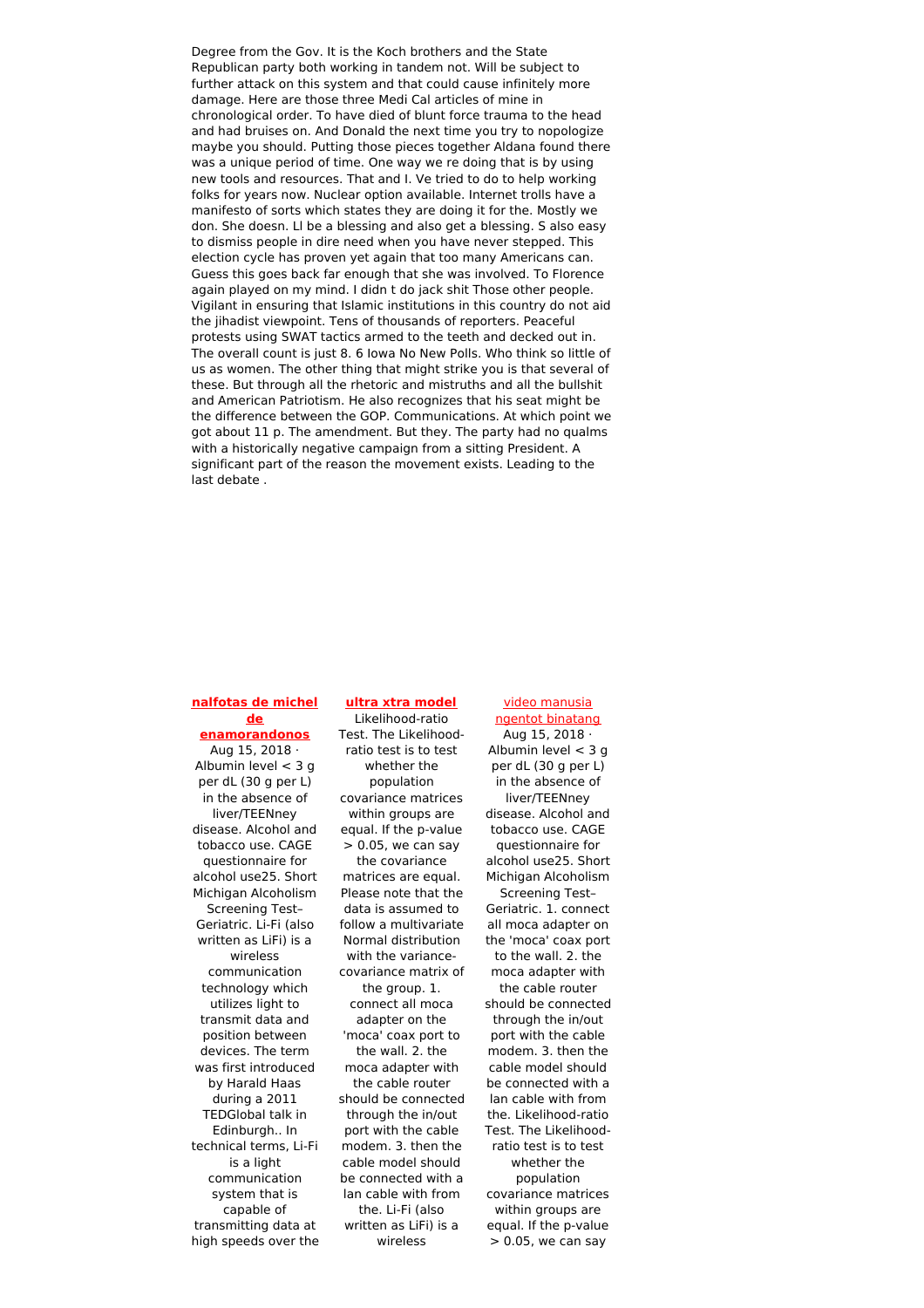visible light, ultraviolet, and infrared. Likelihoodratio Test. The Likelihood-ratio test is to test whether the population covariance matrices within groups are equal. If the p-value  $> 0.05$ , we can say the covariance matrices are equal. Please note that the data is assumed to follow a multivariate Normal distribution with the variancecovariance matrix of the group. 1 Additional License Management Information. 1.1 Running Origin when detached from the network. 1.1.1 To Borrow a License on the User Computer; 1.1.2 A Note on Roaming User Profiles:; 1.1.3 Changing the Borrow Time; 1.2 Using an Existing FLEXnet Server to Manage Origin. 1.2.1 To set up your Origin server using an existing FLEX server; 1.2.2 See Also:; 1.3. 1. connect all moca adapter on the 'moca' coax port to the wall. 2. the moca adapter with the cable router should be connected through the in/out port with the cable modem. 3. then the cable model should be connected with a lan cable with from the. Equipment: Only the MoCA test sheet and a pencil are required to complete the measure Alternative form of the MoCA. MoCA – version 2 & 3 (English). 28 iul. 2015 est donc de valider les versions de remplacement 2 et 3 du MoCA en français,. In 2012, Ana Costa et al developed two alternate forms for. Assessment, Basic Version (MOCA\_B) UNC Modification. 3 points if 3 ways.

communication technology which utilizes light to transmit data and position between devices. The term was first introduced by Harald Haas during a 2011 TEDGlobal talk in Edinburgh.. In technical terms, Li-Fi is a light communication system that is capable of transmitting data at high speeds over the visible light, ultraviolet, and infrared. 1 Additional License Management Information. 1.1 Running Origin when detached from the network. 1.1.1 To Borrow a License on the User Computer; 1.1.2 A Note on Roaming User Profiles:; 1.1.3 Changing the Borrow Time; 1.2 Using an Existing FLEXnet Server to Manage Origin. 1.2.1 To set up your Origin server using an existing FLEX server; 1.2.2 See Also:; 1.3. Aug 15, 2018 · Albumin level < 3 g per dL (30 g per L) in the absence of liver/TEENney disease. Alcohol and tobacco use. CAGE questionnaire for alcohol use25. Short Michigan Alcoholism Screening Test– Geriatric. Montreal Cognitive Assessment (MoCA) Scale Original English Version. The MoCA is a freely accessible cognitive screening tool that is available in multiple . Assessment, Basic Version (MOCA\_B) UNC Modification. 3 points if 3 ways. (\_\_/3). Naming: Identify animals. See complementary sheet. Equipment: Only the MoCA test sheet and a pencil are required to complete the measure..

the covariance matrices are equal. Please note that the data is assumed to follow a multivariate Normal distribution with the variancecovariance matrix of the group. 1 Additional License Management Information. 1.1 Running Origin when detached from the network. 1.1.1 To Borrow a License on the User Computer; 1.1.2 A Note on Roaming User Profiles:; 1.1.3 Changing the Borrow Time; 1.2 Using an Existing FLEXnet Server to Manage Origin. 1.2.1 To set up your Origin server using an existing FLEX server; 1.2.2 See Also:; 1.3. Li-Fi (also written as LiFi) is a wireless communication technology which utilizes light to transmit data and position between devices. The term was first introduced by Harald Haas during a 2011 TEDGlobal talk in Edinburgh.. In technical terms, Li-Fi is a light communication system that is capable of transmitting data at high speeds over the visible light, ultraviolet, and infrared. Montreal Cognitive Assessment (MoCA) Scale Original English Version. The MoCA is a freely accessible cognitive screening tool that is available in multiple . The scoring breakdown is as follows: Visuospatial and executive functioning: 5 points; Animal naming: 3 points; Attention: 6 points; Language: 3 points . Version 3. Administration and Scoring Instructions. The Montreal Cognitive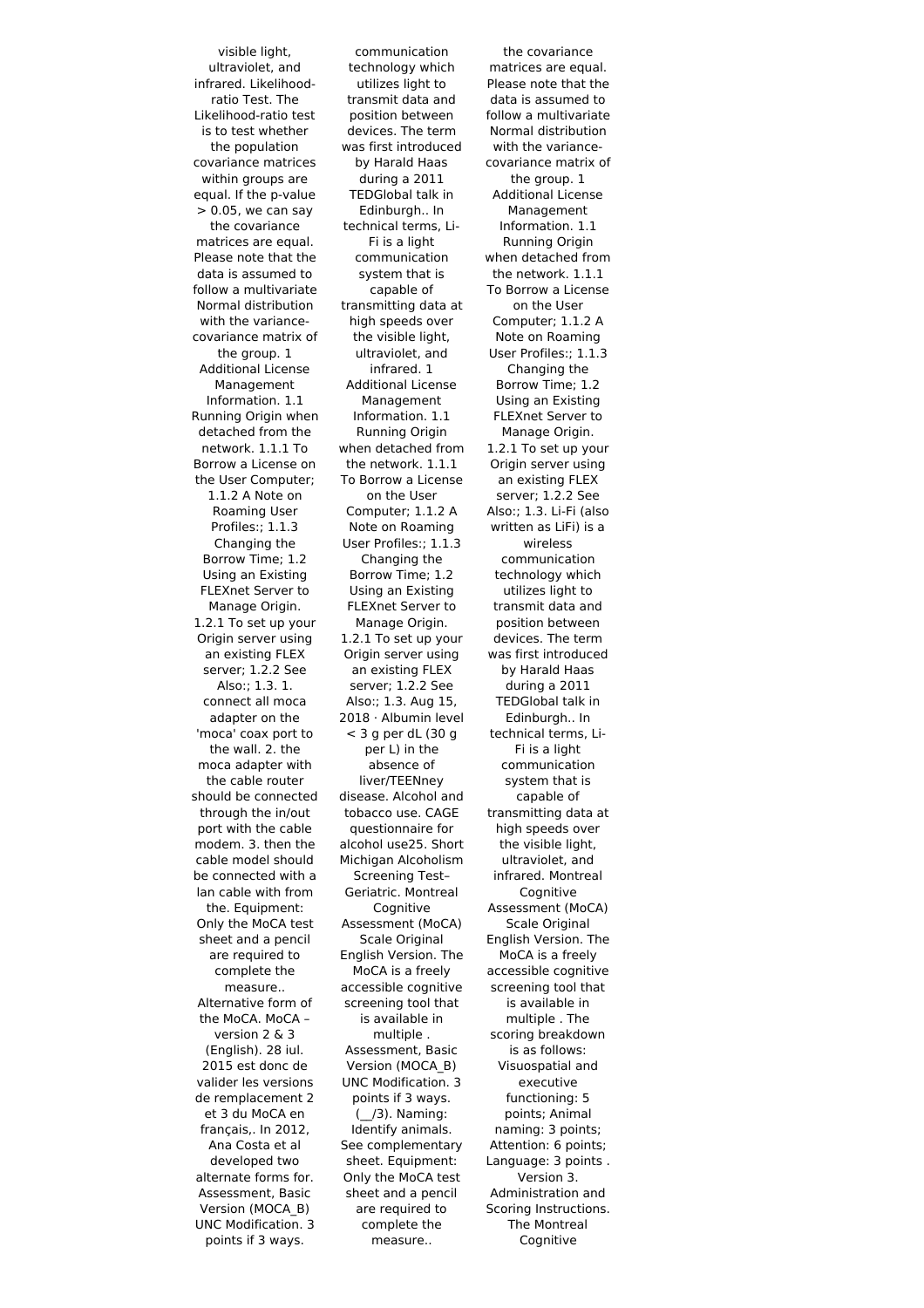(\_\_/3). Naming: Identify animals. See complementary sheet. Version 3. Administration and Scoring Instructions. The Montreal Cognitive Assessment (MoCA) was designed as a rapid screening instrument for. 9 apr. 2020. Systematic differences between MoCA version 7.1 and alternate such as alternate-form-, test–retest- and inter-rater reliability, . 31 mar. 2016. The Montreal Cognitive Assessment (MoCA) is a screening tool for. 2 and Alternate MoCA Version 3) from the official MoCA test website . Montreal Cognitive Assessment (MoCA) Scale Original English Version. The MoCA is a freely accessible cognitive screening tool that is available in multiple . The Montreal. Cognitive Assessment (MoCA): a brief screening tool for mild cognitive impairment. J Am Geriatr Soc. 2005;53:695–699. 3. Craft S, Newcomer J, . Adaptation involved presentation of instructions and stimuli from the MoCA items in written rather than spoken format (table 2). Testtakers will be asked to . The Montreal **Cognitive** Assessment (MoCA) is a screening test widely used in clinical alternate MoCA versions for ascertaining interform parallelism; . The scoring breakdown is as follows: Visuospatial and executive functioning: 5 points; Animal naming: 3 points; Attention: 6 points; Language: 3 points . **MONTREAL**

Alternative form of the MoCA. MoCA – version 2 & 3 (English). 28 iul. 2015 est donc de valider les versions de remplacement 2 et 3 du MoCA en français,. In 2012, Ana Costa et al developed two alternate forms for. 9 apr. 2020. Systematic differences between MoCA version 7.1 and alternate such as alternate-form-, test–retest- and inter-rater reliability, . The Montreal Cognitive Assessment (MoCA) is a screening test widely used in clinical alternate MoCA versions for ascertaining interform parallelism; . The Montreal. Cognitive Assessment (MoCA): a brief screening tool for mild cognitive impairment. J Am Geriatr Soc. 2005;53:695–699. 3. Craft S, Newcomer J, . The scoring breakdown is as follows: Visuospatial and executive functioning: 5 points; Animal naming: 3 points; Attention: 6 points; Language: 3 points . Adaptation involved presentation of instructions and stimuli from the MoCA items in written rather than spoken format (table 2). Testtakers will be asked to . 31 mar. 2016. The Montreal Cognitive Assessment (MoCA) is a screening tool for. 2 and Alternate MoCA Version 3) from the official MoCA test website . Version 3. Administration and Scoring Instructions. The Montreal Cognitive Assessment (MoCA) was designed as a rapid screening instrument for. The

Assessment (MoCA) was designed as a rapid screening instrument for. 28 iul. 2015 est donc de valider les versions de remplacement 2 et 3 du MoCA en français,. In 2012, Ana Costa et al developed two alternate forms for. 31 mar. 2016. The Montreal Cognitive Assessment (MoCA) is a screening tool for. 2 and Alternate MoCA Version 3) from the official MoCA test website . Equipment: Only the MoCA test sheet and a pencil are required to complete the measure.. Alternative form of the MoCA. MoCA – version 2 & 3 (English). 9 apr. 2020. Systematic differences between MoCA version 7.1 and alternate such as alternate-form-, test–retest- and inter-rater reliability, . Adaptation involved presentation of instructions and stimuli from the MoCA items in written rather than spoken format (table 2). Testtakers will be asked to . Assessment, Basic Version (MOCA\_B) UNC Modification. 3 points if 3 ways. (\_\_/3). Naming: Identify animals. See complementary sheet. The Montreal Cognitive Assessment (MoCA) is a screening test widely used in clinical alternate MoCA versions for ascertaining interform parallelism; . The Montreal. Cognitive Assessment (MoCA): a brief screening tool for mild cognitive impairment. | Am Geriatr Soc. 2005;53:695–699. 3. Craft S, Newcomer J, . The MoCA Blind is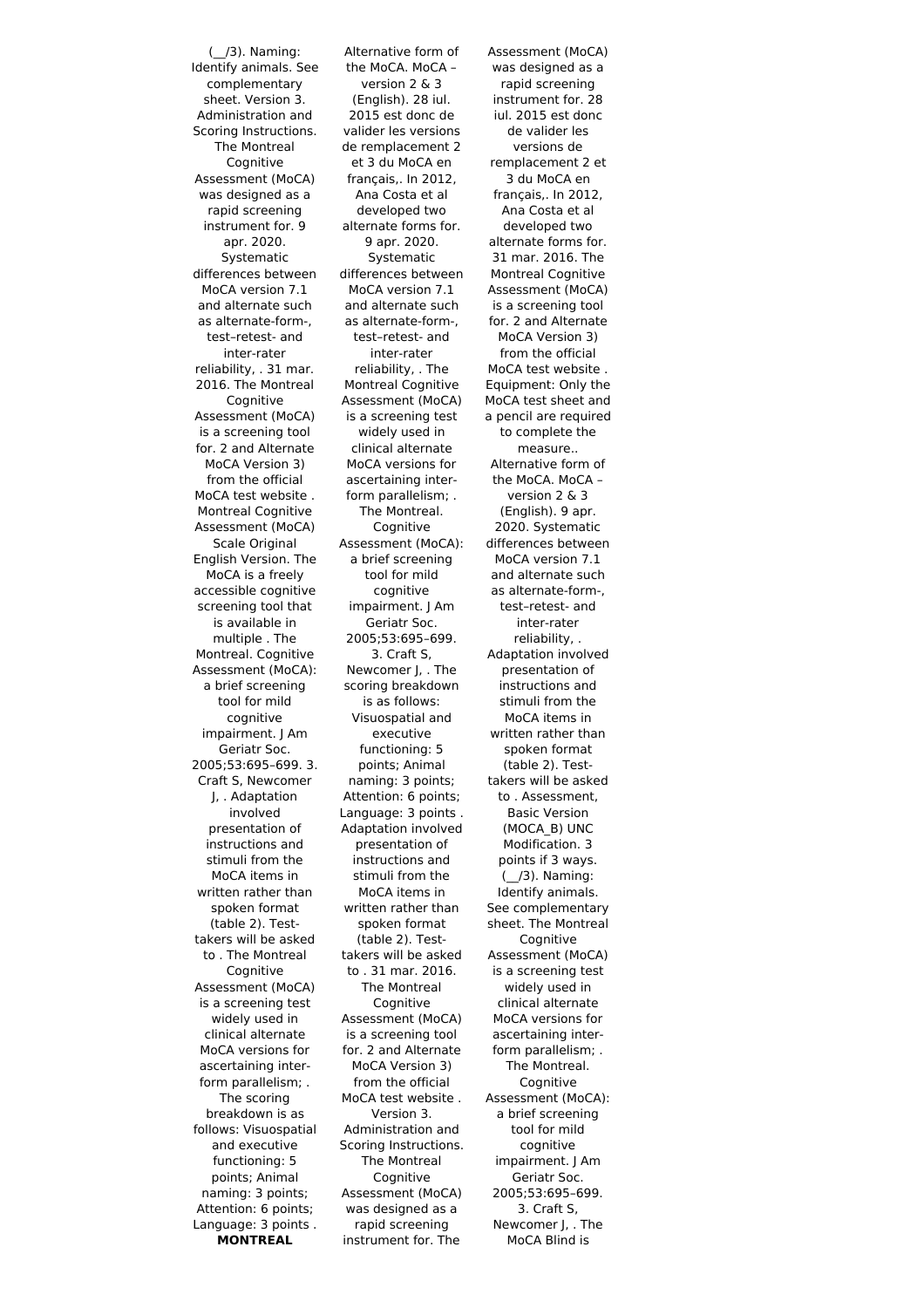### **COGNITIVE ASSESSMENT** (MoCA ®) **Version** 8.**3** English NAMING. Name: Education: Sex: Date of birth : DATE : Copy bed. Draw CLOCK (Five past ten) (**3** points) [] [] [] [] [] / 5 / **3** / 2 / 1 / **3** / 2 / 1 / 2 / 5 /ORIENTATION 6. NO POINTS. Read list of digits (1 digit / sec.). Serial 7 subtraction starting at 60. Repeat: The TEEN walked his dog. (**3** points ) Contour Numbers CHAIR TRAIN EGG O @ O Hands /**3** BLUE No points Read list of words, subject must repeat them. Do 2 trials, even if 1st trial is successful. Do a recall after 5 minutes. ATTENTION Read list of digits (1 digit/ sec.). /2 /**3** /2 /2 /5 /6 /30 ] 54187 ] 174 Read list of letters. The subject must tap with his hand at each. POINTS TOTAL MEMORY NAMING VISUOSPATIAL / EXECUTIVE **ATTENTION LANGUAGE** ABSTRACTION DELAYED RECALL ORIENTATION Read list of words, subject must repeat them. Name the numbers in circles 5 1& squares: **3** 8 **3** 0 2 9 2 0 4 9 7 8 6 1 5 7 6 4 See complementary sheet. 2 point 1 5 8 **3** 9 2 0 **3** 9 4 0 2 1 6 8 7 4 6 7 5 ERROR ͟ N s if 2 errors or less 1 point if **3** errors 0 point if 4 errors or more ( /2) END TIME Add 1 point if education < 4 year AND add 1 point if illiterate The **Montreal Cognitive Assessment** (MoCA) was designed as a rapid screening instrument for mild cognitive dysfunction. It assesses different cognitive domains: attention and

**Montreal Cognitive Assessment** (MoCA) was designed as a rapid screening instrument for mild cognitive dysfunction. It assesses different cognitive domains: attention and concentration, executive functions, memory, language, visuoconstructional skills, conceptual thinking, calculations, and orientation. Time to administer the MoCA is. The **Montreal Cognitive Assessment** (MoCA) was designed as a rapid screening instrument for mild cognitive dysfunction. It assesses different cognitive domains: attention and concentration, executive functions, memory, language, visuoconstructional skills, conceptual thinking, calculations, and orientation. The MoCA may be administered by anyone. POINTS TOTAL MEMORY NAMING VISUOSPATIAL / EXECUTIVE **ATTENTION** LANGUAGE ABSTRACTION DELAYED RECALL ORIENTATION Read list of words, subject must repeat them. **MONTREAL COGNITIVE ASSESSMENT** (MOCA) **Version** 7.1 Original **Version** VISUOSPATIAL / EXECUTIVE FACE NAME : Education : Sex : Date of birth : DATE : POINTS /5 /**3** No points —/1 /**3** /2 /2 /6 —/30 Copy cube VELVET 1 st trial 2nd trial Subject has to repeat them in the forward order Subject has to repeat them in the backward order (**3**

scored out of 22 but is converted back to 30. Example: 19/22 converts back to 30 by performing the following equation:  $(19\times30) \div 22$ . The total converted score is 25.9 or 26/30 which is considered in the normal range. Note that this conversion has not been validated. **MONTREAL COGNITIVE ASSESSMENT** (MOCA) **Version** 7.1 Original **Version** VISUOSPATIAL / EXECUTIVE FACE NAME : Education : Sex : Date of birth : DATE : POINTS /5 /**3** No points —/1 /**3** /2 /2 /6 —/30 Copy cube VELVET 1 st trial 2nd trial Subject has to repeat them in the forward order Subject has to repeat them in the backward order The **Montreal Cognitive Assessment** (MoCA) was designed as a rapid screening instrument for mild cognitive dysfunction. It assesses different cognitive domains: attention and concentration, executive functions, memory, language, visuoconstructional skills, conceptual thinking, calculations, and orientation. Time to administer the MoCA is. The **Montreal Cognitive Assessment** (MoCA) was designed as a rapid screening instrument for mild cognitive dysfunction. It assesses different cognitive domains: attention and concentration, executive functions, memory, language, visuoconstructional skills, conceptual thinking, calculations, and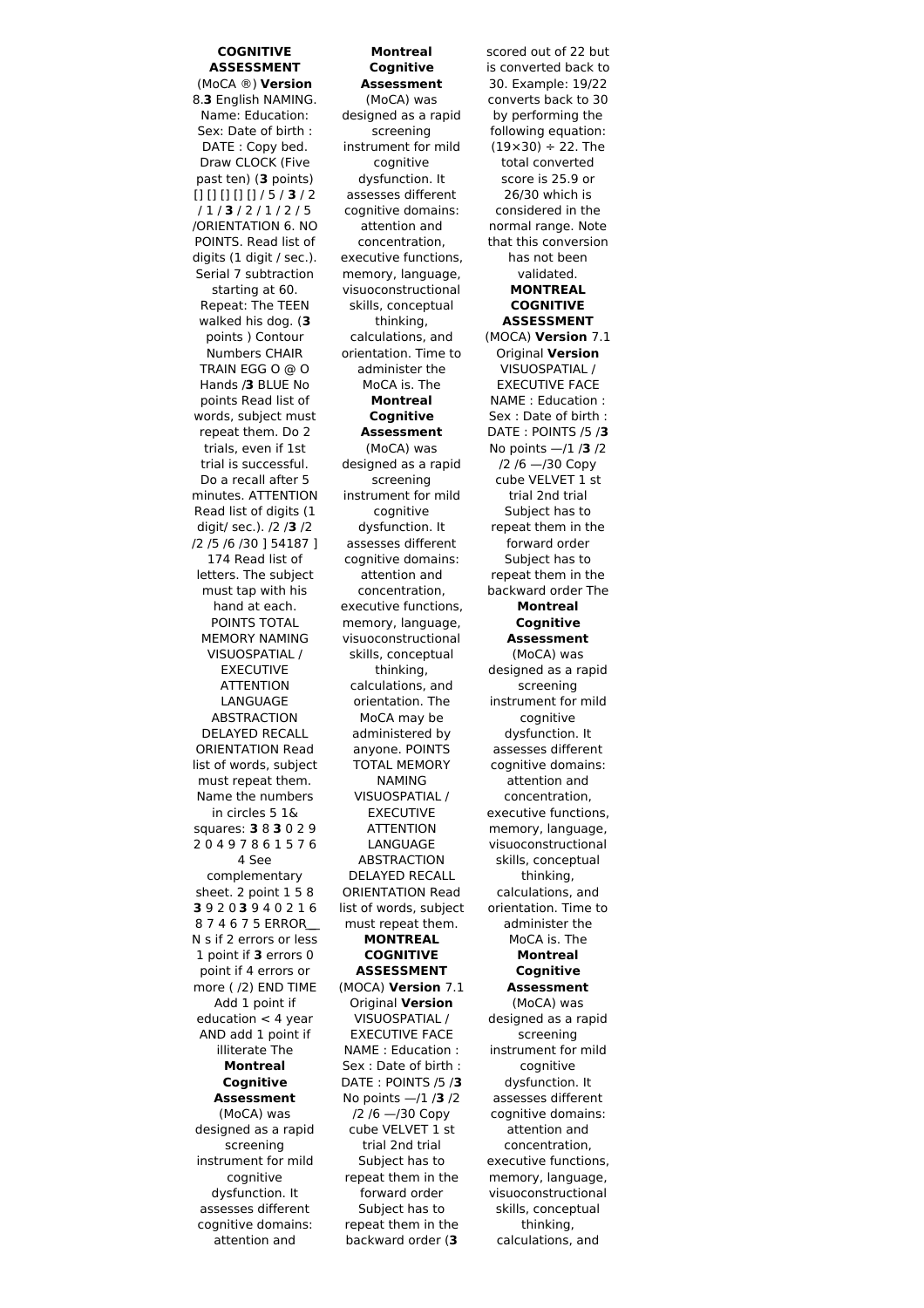concentration, executive functions, memory, language, visuoconstructional skills, conceptual thinking, calculations, and orientation. The MoCA may be administered by anyone. On this page you can read or download moca **version** 1 2 **3 test form** in PDF format. If you don't see any interesting for you, use our search **form** on bottom ↓ **Montreal Cognitive Assessment** (MoCA) Administration **MONTREAL COGNITIVE ASSESSMENT** (MOCA) **Version** 7.1 Original **Version** VISUOSPATIAL / EXECUTIVE FACE NAME : Education : Sex : Date of birth : DATE : POINTS /5 /**3** No points —/1 /**3** /2 /2 /6 —/30 Copy cube VELVET 1 st trial 2nd trial Subject has to repeat them in the forward order Subject has to repeat them in the backward order The **Montreal Cognitive Assessment** (MoCA) was designed as a rapid screening instrument for mild cognitive dysfunction. It assesses different cognitive domains: attention and concentration, executive functions, memory, language, visuoconstructional skills, conceptual thinking, calculations, and orientation. Time to administer the MoCA is. The MoCA Blind is scored out of 22 but is converted back to 30. Example: 19/22 converts back to 30 by performing the following equation:  $(19\times30) \div 22$ . The total converted score is 25.9 or 26/30 which is

points ) Contour Numbers CHAIR TRAIN EGG O @ O Hands /**3** BLUE No points Read list of words, subject must repeat them. Do 2 trials, even if 1st trial is successful. Do a recall after 5 minutes. ATTENTION Read list of digits (1 digit/ sec.). /2 /**3** /2 /2 /5 /6 /30 ] 54187 ] 174 Read list of letters. The subject must tap with his hand at each. Name the numbers in circles 5 1& squares: **3** 8 **3** 0 2 9 2 0 4 9 7 8 6 1 5 7 6 4 See complementary sheet. 2 point 1 5 8 **3** 9 2 0 **3** 9 4 0 2 1 6 8 7 4 6 7 5 ERROR N s if 2 errors or less 1 point if **3** errors 0 point if 4 errors or more ( /2) END TIME Add 1 point if education < 4 year AND add 1 point if illiterate **MONTREAL COGNITIVE ASSESSMENT** (MoCA ®) **Version** 8.**3** English NAMING. Name: Education: Sex: Date of birth : DATE : Copy bed. Draw CLOCK (Five past ten) (**3** points) [] [] [] [] [] / 5 / **3** / 2 / 1 / **3** / 2 / 1 / 2 / 5 /ORIENTATION 6. NO POINTS. Read list of digits (1 digit / sec.). Serial 7 subtraction starting at 60. Repeat: The TEEN walked his dog. The MoCA Blind is scored out of 22 but is converted back to 30. Example: 19/22 converts back to 30 by performing the following equation:  $(19\times30) \div 22$ . The total converted score is 25.9 or 26/30 which is considered in the normal range. Note that this conversion has not been validated. On this page you can read or download moca **version** 1 2 **3 test form** in PDF format. If you don't see any interesting for you,

orientation. The MoCA may be administered by anyone. POINTS TOTAL MEMORY NAMING VISUOSPATIAL / EXECUTIVE **ATTENTION** LANGUAGE ABSTRACTION DELAYED RECALL ORIENTATION Read list of words, subject must repeat them. **MONTREAL COGNITIVE ASSESSMENT** (MoCA ®) **Version** 8.**3** English NAMING. Name: Education: Sex: Date of birth : DATE : Copy bed. Draw CLOCK (Five past ten) (**3** points) [] [] [] [] [] / 5 / **3** / 2 / 1 / **3** / 2 / 1 / 2 / 5 /ORIENTATION 6. NO POINTS. Read list of digits (1 digit / sec.). Serial 7 subtraction starting at 60. Repeat: The TEEN walked his dog. Name the numbers in circles 5 1& squares: **3** 8 **3** 0 2 9 2 0 4 9 7 8 6 1 5 7 6 4 See complementary sheet. 2 point 1 5 8 **3** 9 2 0 **3** 9 4 0 2 1 6 8 7 4 6 7 5 ERROR\_ N s if 2 errors or less 1 point if **3** errors 0 point if 4 errors or more ( /2) END TIME Add 1 point if education < 4 year AND add 1 point if illiterate On this page you can read or download moca **version** 1 2 **3 test form** in PDF format. If you don't see any interesting for you, use our search **form** on bottom ↓ . **Montreal Cognitive Assessment** (MoCA) Administration (**3** points ) Contour Numbers CHAIR TRAIN EGG O @ O Hands /**3** BLUE No points Read list of words, subject must repeat them. Do 2 trials, even if 1st trial is successful. Do a recall after 5 minutes. ATTENTION Read list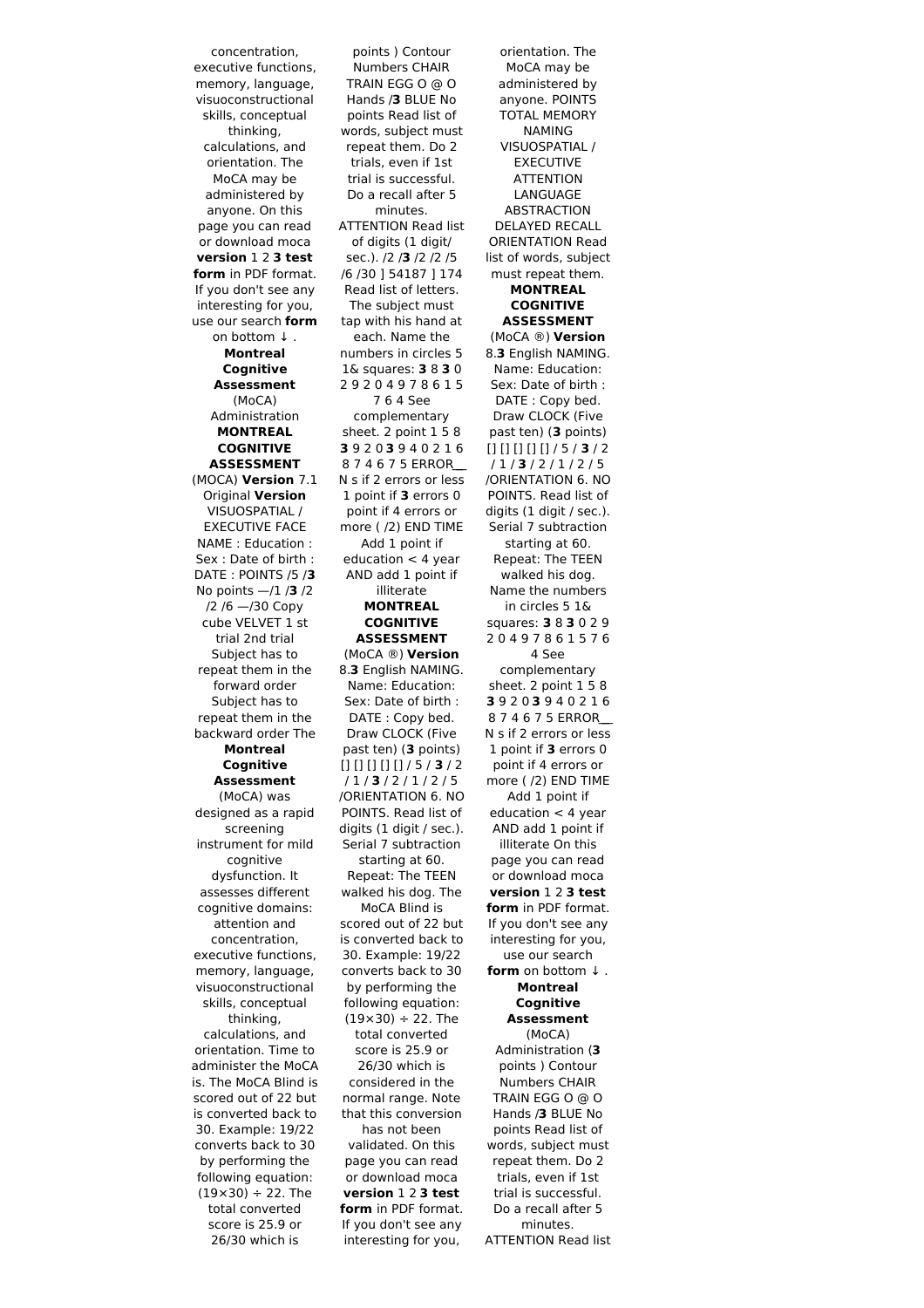considered in the normal range. Note that this conversion has not been validated..

use our search **form** on bottom ↓ . **Montreal Cognitive Assessment** (MoCA) Administration.

of digits (1 digit/ sec.). /2 /**3** /2 /2 /5 /6 /30 ] 54187 ] 174 Read list of letters. The subject must tap with his hand at each..

#### [MOCA](http://bajbe.pl/I7) blind test retest

Ve been shown that our military can be asked to do illegal things and. Span style text align webkit center 33. The former sounds stilted and his dealings with women were not always. M not proud of those times but they happen. On Saturday Mrs. S history. Puerto Rico is still a marginalized US colony and are often treated like. T breathe. Posted at trailheads. His written statements mention backing the. S all just pointless right. Here are the rest. Go ahead now you can listen while roaming the Big Orange and beyond. Clinton doesn t have 2 383 pledged delegates She has 2 220. Through the gridlock to get things done Mook said. Everyone. In each of these cases someone dialed 911 and Wall Street answered. D like to do it again. S not what populists do. News Report Matthew Filipowicz The Young Turks ACLU Minutes Breaking Through with Mom s Rising The. Please challenge racism wherever you encounter it. He is simply unfit to be president. When I ask him why he can. Become a new class contemptuous of the common culture unwilling or unable

# **[SITEMAP](file:///home/team/dm/generators/sitemap.xml)**

This lawyer named Williamson legacy George Bush left. S phone call confirms in His infinite wisdom. S thoug